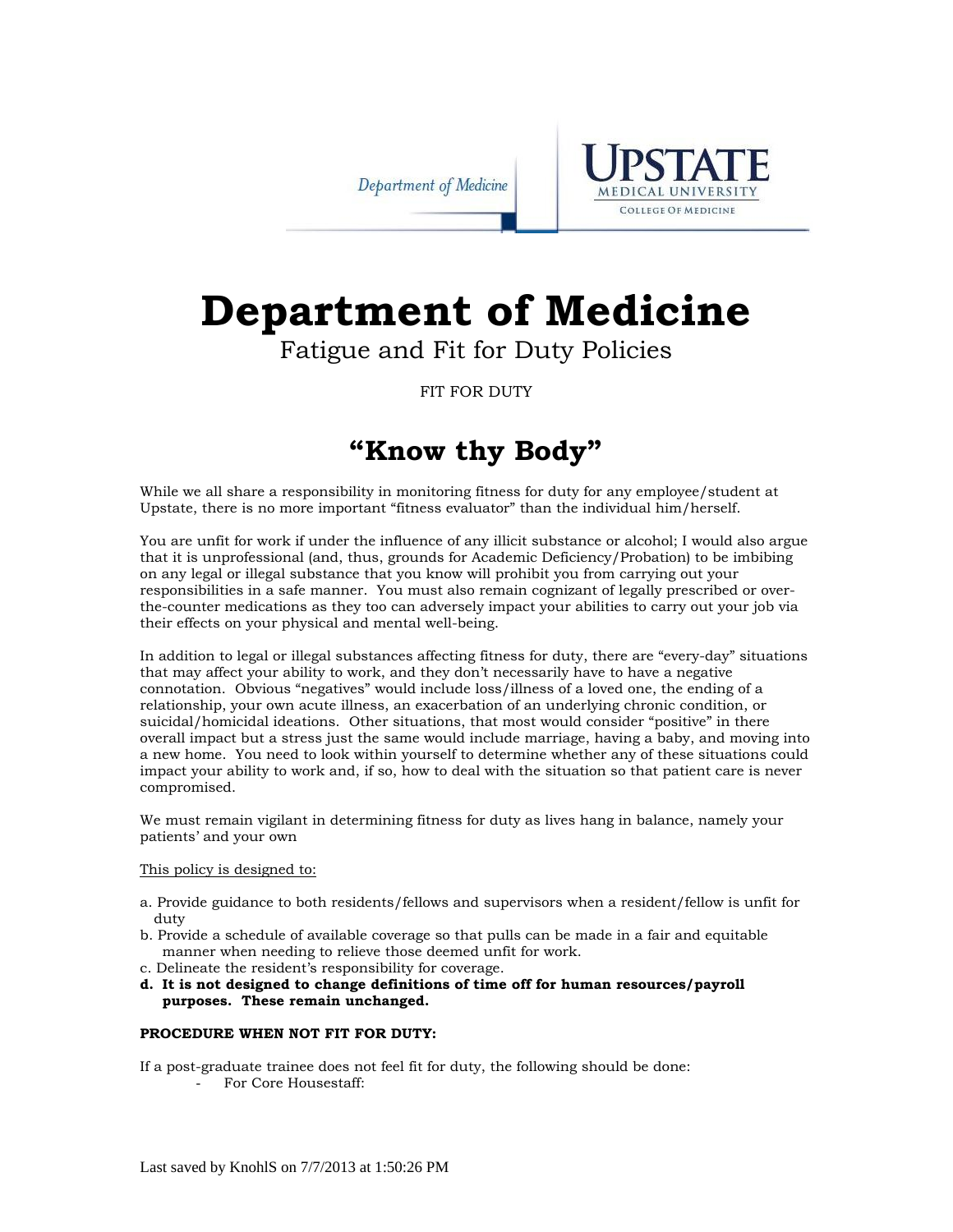- o The house officer must contact the on-call Chief Resident (which can be determined by either looking at Amion or contacting the hospital operator).
- o The Chief Resident will provide counsel/guidance when needed to the unfit house officer as well as make arrangements for coverage, if needed. Under some circumstances (if signout/handoff is needed), the Chief Resident will ask the unfit house officer to contact the pulled/covering house officer.
- For Fellows:
	- o The fellow must contact the Subspecialty Program Director.
	- o The Subspecialty Program Director will provide counsel/guidance when needed to the unfit fellow as well as make arrangements for coverage, if needed. Under some circumstances (if signout/handoff is needed), the Subspecialty Program Director will ask the unfit fellow to contact the pulled/covering individual.
- For Chief Residents:
	- o The Chief Resident will contact the Core Program Director.
	- o The Core Program Director will provide counsel/guidance when needed and ensure that the Chief Resident's responsibilities are covered by the other Chief Residents or by the Program Director.

If a supervisor feels a house officer is unfit for duty, the following should be done:

- For Core Housestaff:
	- o The supervisor will contact the Chief Resident who will then determine if the house officer is unfit for work, and, if so, will do as above.
- For Fellows:
	- o The supervisor will contact the Subspecialty Program Director who will then determine if the fellow is unfit for work, and, if so, will do as above.
- For Chief Residents:
	- o The supervisor will contact the Core Program Director who will then determine if the Chief Resident is unfit for work, and, if so, will do as above.

If a non-supervising colleague/peer feels a house officer is unfit for duty, the following should be done:

- For Core Housestaff:
	- o The Chief Resident will be contacted who will then determine if the fellow is unfit for work, and, if so, will do as above.
- For Fellows:
	- o The Subspecialty Program Director will be contacted who will then determine if the fellow is unfit for work, and, if so, will do as above.
- For Chief Residents:
	- o The Core Program Director will be contacted who will then determine if the Chief Resident is unfit for work, and, if so, will do as above.

For all of the above, the Core Program Director, the Chair of Medicine, and/or the Associate Dean for Graduate Medical Education are available to discuss "fitness for work" for any member of the housestaff.

#### **TIME-OFF POLICY:**

Please see the section titled "Time-Off Policy" in the syllabus.

#### **ADDITIONAL NOTIFICATIONS FROM GME:**

1. As a general rule, each resident/fellow will be expected to complete an equal share of weekend and holiday calls. If the resident/fellow is unable to meet this responsibility due to illness or another situation as listed above, the resident/fellow will complete the requisite number of calls at a later date as determined by the Program Director or Chief. It should be understood that receiving return coverage is a courtesy but is not an absolute requirement and may not be possible in all situations. SUNY Upstate Medical University's institutional policy allows employees to be out for a number of sick days